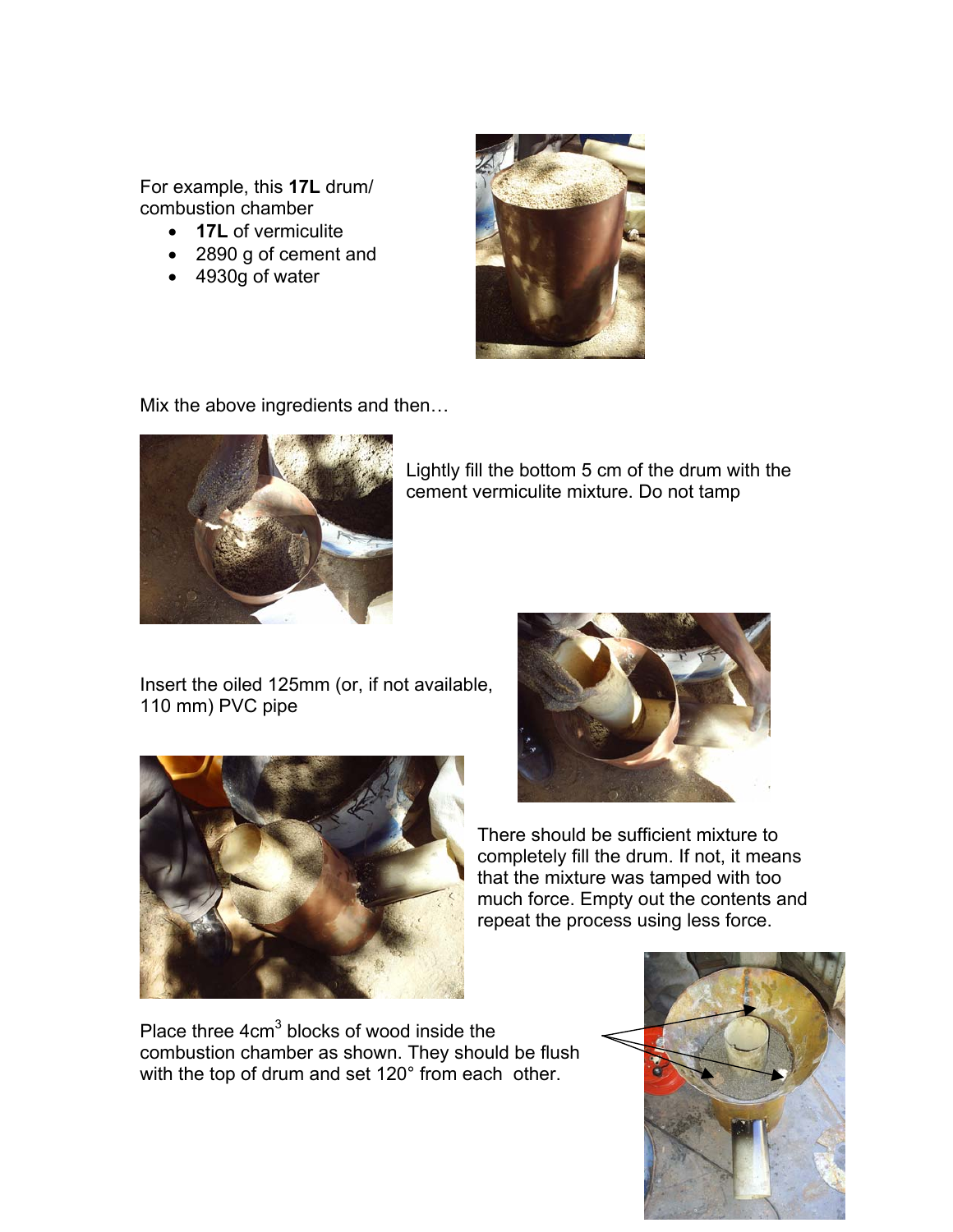

These will create a slot/opening for the pot legs to sit into. Let the mixture set overnight or for 8-12. hours, and then remove the blocks from the insulative mixture

Place the top plate/insulation cover inside the cone and on top of the combustion chamber. Tack weld the top plate to the cone and then remove the PVC pipe.





Make slurry of one part cement to 3 parts water. Use this slurry to thinly coat the inside of the entire combustion chamber.

Cut three 200 mm pieces of 16 inside the cone. Then tack weld in place at 120 mm round bar. Score them 50 mm from the tip and bend to fit degrees.



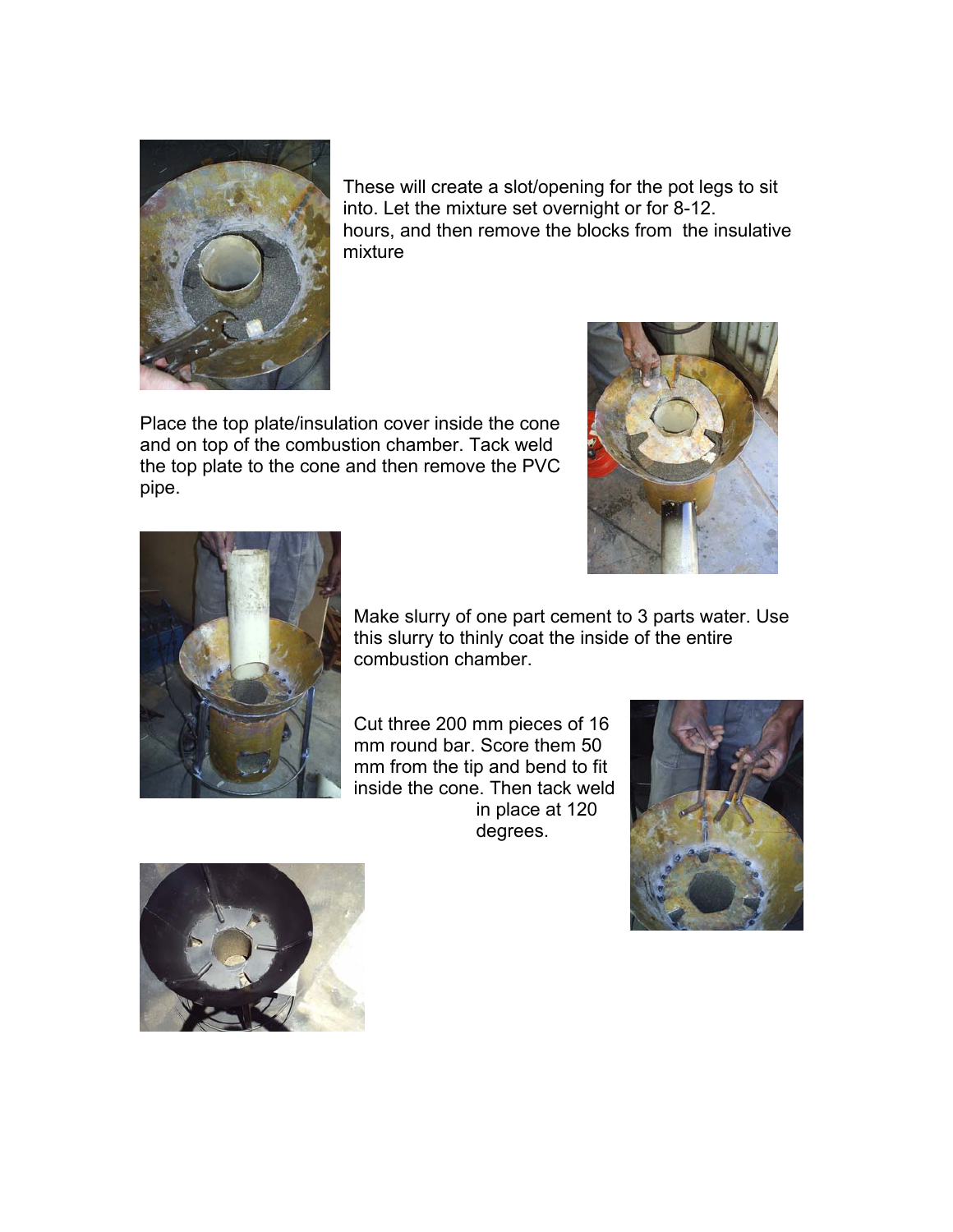

Then paint with red oxide. Allow to dry. Then coat with flat black enamel

Building the stand Rings 10 mm round b a r Legs 20\*20\*1.6 mm square tube





Shown here is the removable shelf that rests on the center ring. This design component will be changed in future models. Instead of having a removable

shelf that spans from the combustion chamber to the support ring, the shelf will now be smaller and fixed to

the combustion chamber. The shelf will be made from 3mm mild steel and will be similar in shape to the shelf in the Mozambican single pot stove. This design modification will decrease



the possibility of shelf misuse, increase the shelf's longevity, and reduce the price of the stove.

The middle ring, that now supports the shelf, will remain to support the wood in the proper position.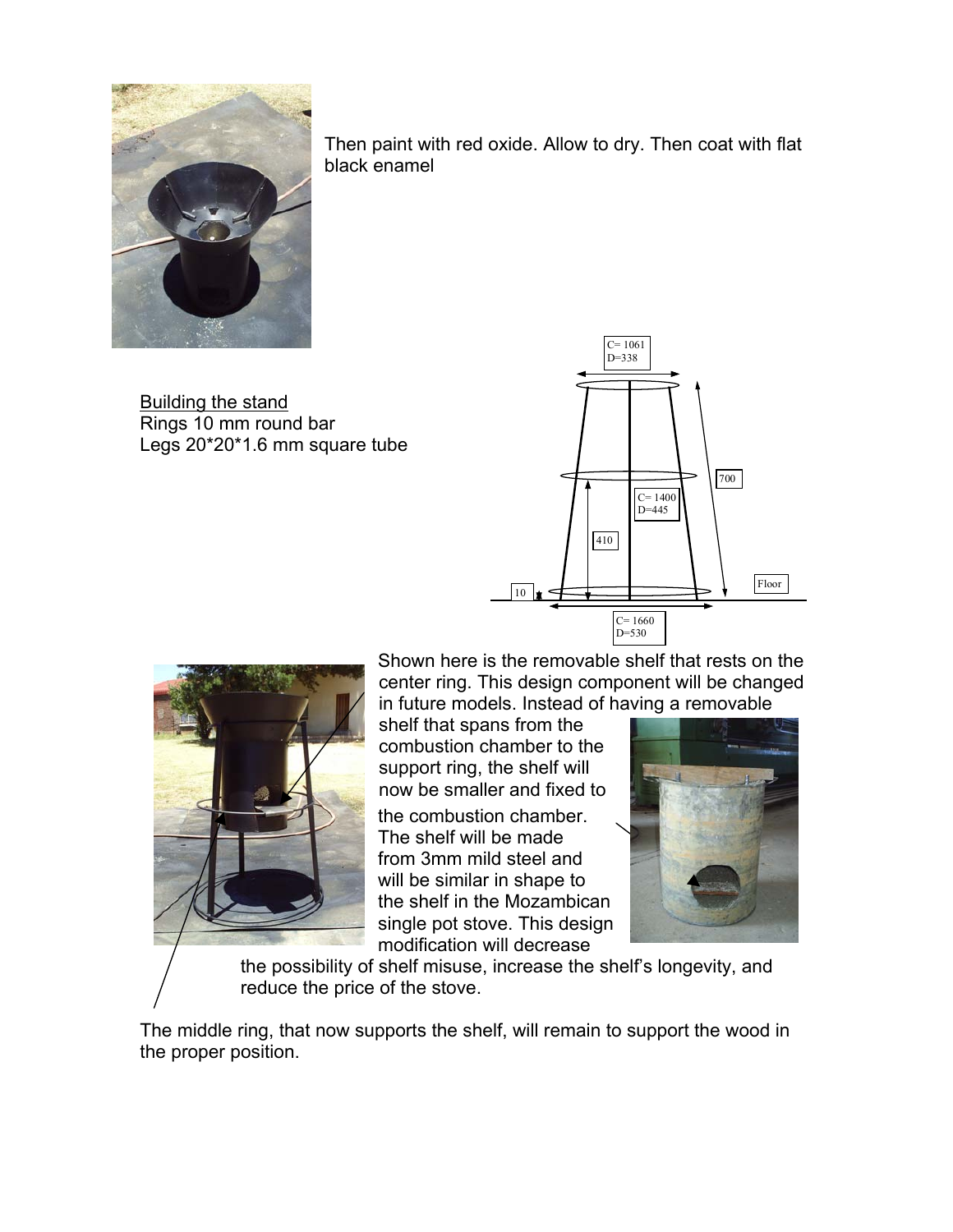# 6.0 The Household Nkokonono MK3

(6 Brick VIC combustion chamber)

Due to the higher costs associated with firing the VIC bricks, it will be preferable to use the cement vermiculite mixture that doesn't need to be fired.



### 6.1 The Household Nkokonono

## **The Way Forward**

We need to produce a number (perhaps 5-10) of the new cement vermiculite household Nkokononos to assess their durability.

The pricing of the Nkokonono house needs to be reassessed, as ATS wants to sell the stove for 380 Rand! Here is the price list from ATS:

| <b>Material</b>     |             | Cost (M) | No. required               | <b>Total cost</b> |
|---------------------|-------------|----------|----------------------------|-------------------|
| 1225 x 2450 x 1.6mm | sheet HR    | 333.54   |                            | 106.73<br>0.32    |
| 10mm Dia.           | Bar (6m)    | 23.14    |                            | 17.12<br>0.74     |
| 20 x 20 x 1.6       | Square tube | 52.68    |                            | 21.07<br>0.4      |
| 9Kg Vermiculite     |             | 50       |                            | 10.00<br>0.2      |
| 50Kg Cement         |             | 60       |                            | 3.60<br>0.06      |
| Overheads           |             | 15%      |                            | 23.78             |
|                     |             |          | <b>TOTAL</b>               | 182.31            |
|                     |             |          | Manufacture time in days = | 1.00              |

#### **Nkokonono household stove with stand**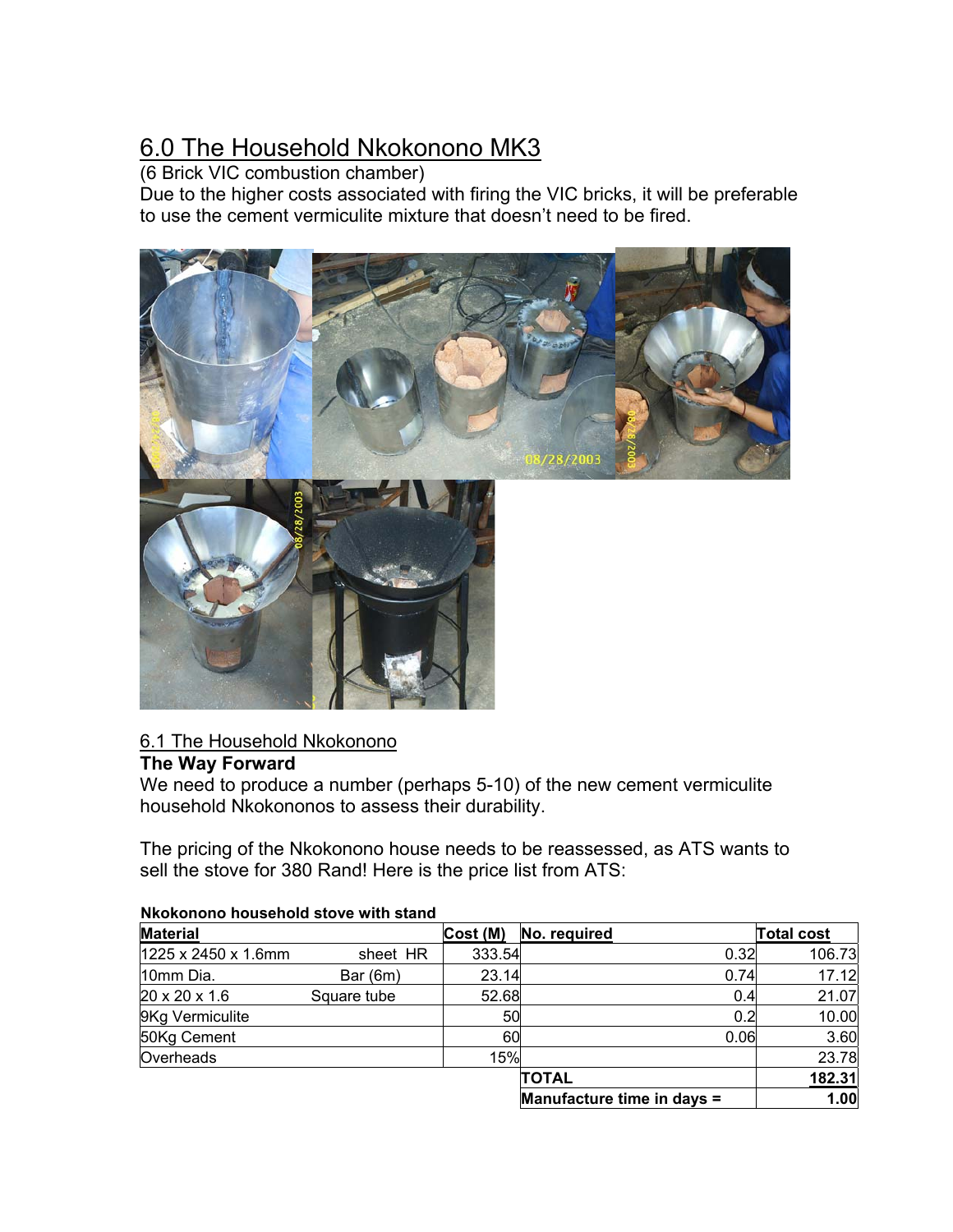| Labour charge $(M10/hr) =$     | 80.00  |
|--------------------------------|--------|
| <b>Subtotal</b>                | 262.31 |
| <b>Business Profit (10%) =</b> | 26.23  |
| Total                          | 288.54 |
| Sale price                     | 310.00 |

In my opinion ATS has overestimated the price of the stove. Here are my estimates.

| <b>Material</b>     |             | Cost (M) | No. required                   | <b>Total cost</b> |
|---------------------|-------------|----------|--------------------------------|-------------------|
| 1225 x 2450 x 1.6mm | sheet HR    | 190      | .25                            | 47.5              |
| 10mm Dia.           | Bar (6m)    | 23.14    | 0.74                           | 17.12             |
| 20 x 20 x 1.6       | Square tube | 52.68    | 0.4                            | 21.07             |
| 9Kg Vermiculite     |             | 50       | 0.2                            | 10.00             |
| 50Kg Cement         |             | 60       | 0.06                           | 3.60              |
| Overheads           |             | 15%      |                                | 23.78             |
|                     |             |          | <b>TOTAL</b>                   | 123.31            |
|                     |             |          | Manufacture time in days =     | .30               |
|                     |             |          | Labour charge (M10/hr) =       | 30.00             |
|                     |             |          | <b>Subtotal</b>                | 153.31            |
|                     |             |          | <b>Business Profit (10%) =</b> | 15.3              |
|                     |             |          | Total                          | 168.61            |
|                     |             |          | Sale price                     | 168.61            |

#### **kokonono household stove with stand N**

## 7.0 The Nkokonono Poloko

Constructing the Nkokonono #25.

These photos accompany the AutoCAD drawings that are attached to the bottom of this word document

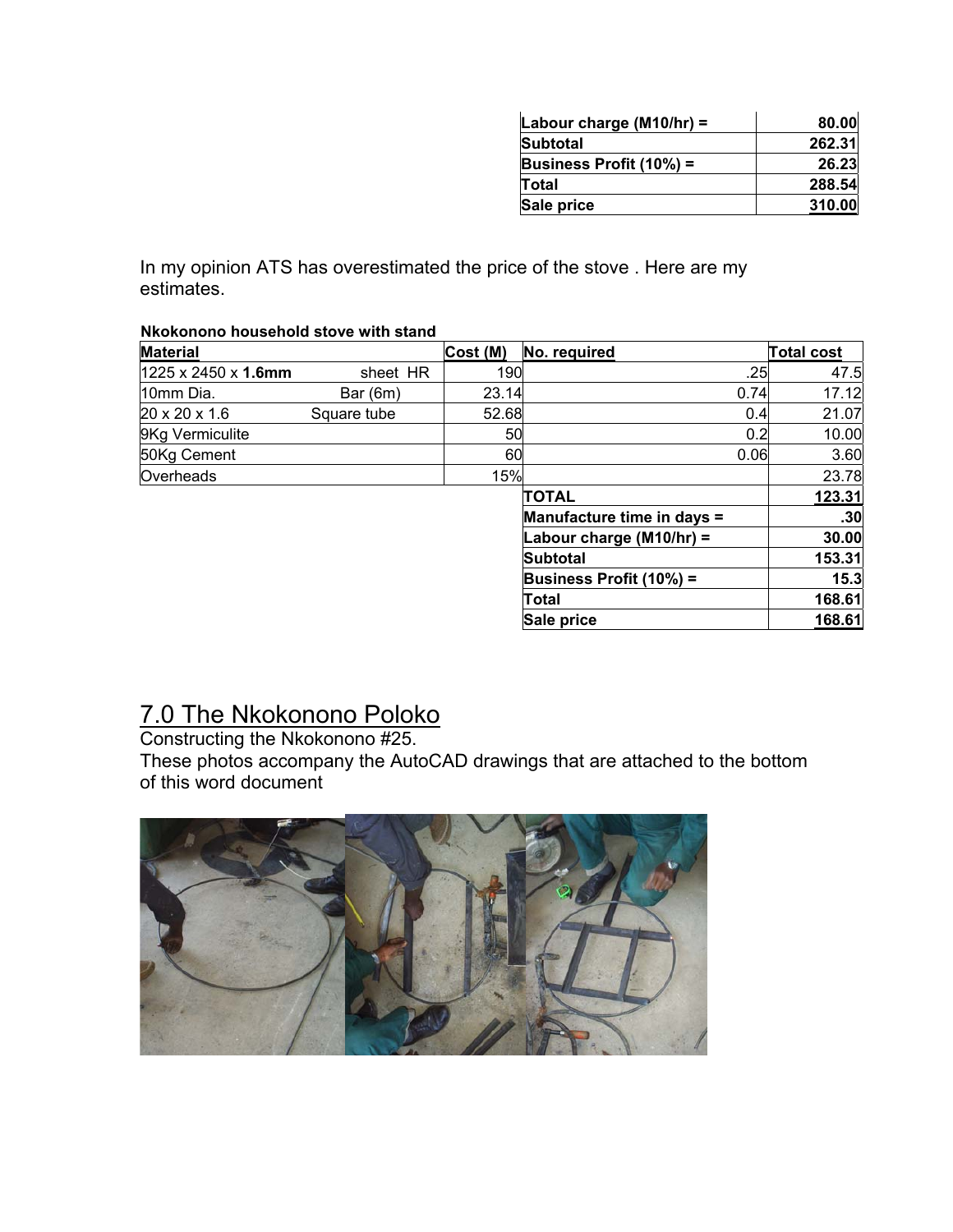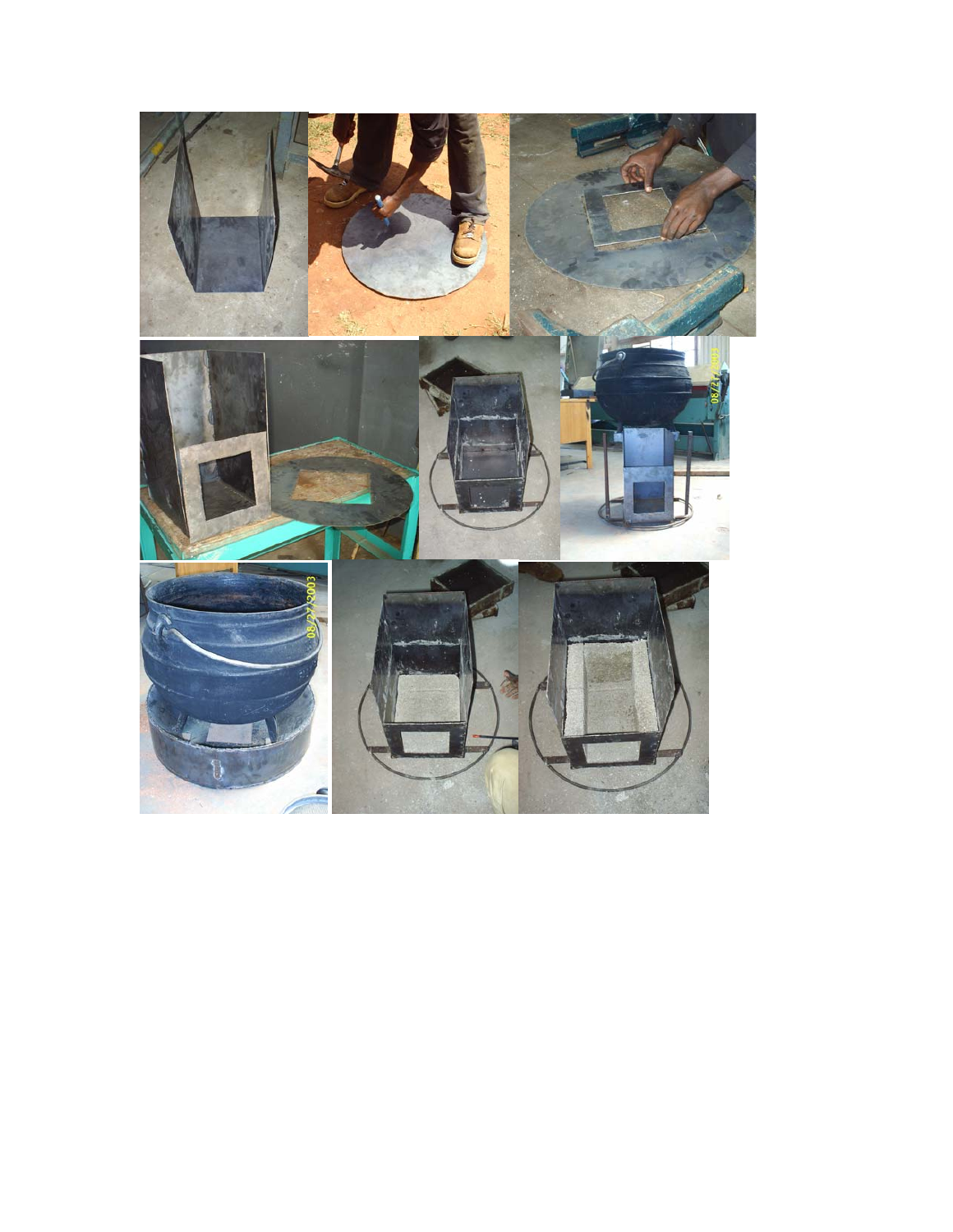



The three #25 stoves that were placed with WFP were made with fired VIC brick combustion chambers. These bricks are durable but they have a number of drawbacks. . They are expensive, heavy and complicated to produce. The new cement vermiculite bricks do not have these drawbacks but their durability still needs to be assessed. . The cement vermiculite bricks should be mortared together with the same mixture as the VIC bricks: a mixture of 1 part cement, 1 part cement and 1 part vermiculite.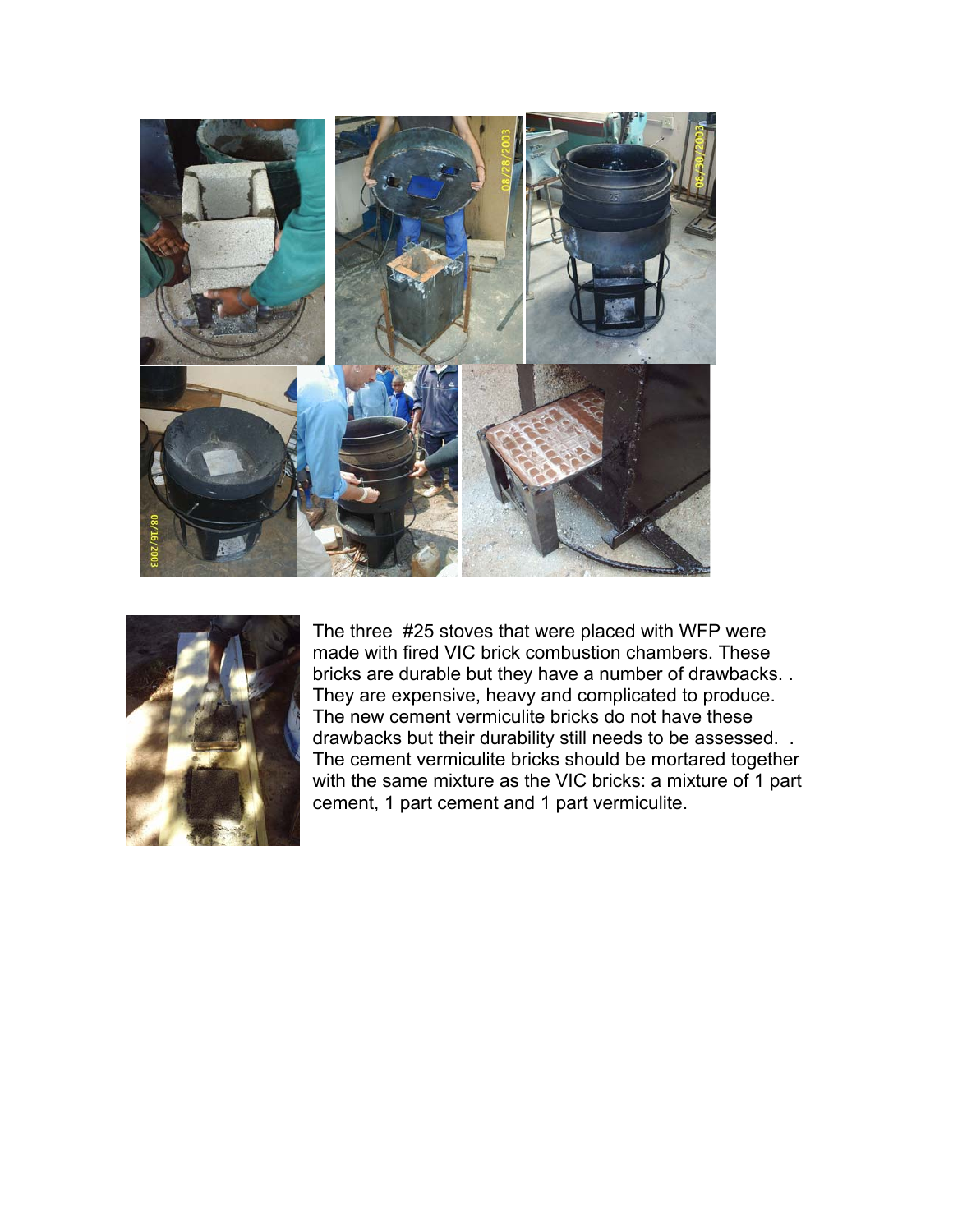### 7.1 Nkokonono Poloko #20



 This stove uses the same combustion chamber as the #25 but uses a recycled drum for the body of the stove. This stove is simpler and cheaper (300Rands material cost) to produce than the #25. We still need to monitor the functionality of the #20 stove that was disseminated during phase 1 to St Philomena Primary School. Our first priority is to have Andres Michel visit the school to gather feedback on the stove. I was concerned that the stove was too tall for the cooks, although the cooks themselves did not express this concern to me. If the stove is too tall we have a couple of stove modification options that we

can explore in Phase II. If the stove is not at all satisfactory then we should redesign as per option 3 (see below)

### 7.2 Potential Design Modifications for the Nkokonono #20

- 1. Build a simple 'U' shaped brick structure at the school for the cooks to stand on.
- 2. Cut the stove in half so that we separate the skirt form the combustion chamber. This will require the cooks to only lift the pot to the height of the combustion chamber and then place it on the stove. Once the pot is in place, the skirt can be placed around it.
- 3. The final option is too build the #20 with the same general design as for the #25. I would recommend **against** this, as the existing design for the #20 is considerably cheaper than the design for the #25. If cost is not an option, however, then we should use a modified #25 design for all of the stoves.

### 7.3 Recommended Modifications

- **a.** I would recommend that we should install **20% of the #20's as per the original design (i.e. with no modification).**
- b. **30% should be installed with the U-shaped brick structure** to raise up the cook.
- c. **60% of the #20's should be modified per option 2 (**with the detachable skirt). The danger of course is that any stove that requires modification wont be used properly and the skirt will be cast off, thus severely reducing the efficacy of the stove.

80% of the total number of stoves #25 and #20 should be built with the cement vermiculite combustion chamber. The remaining 20% should be built with the fired clay six brick VIC mixture.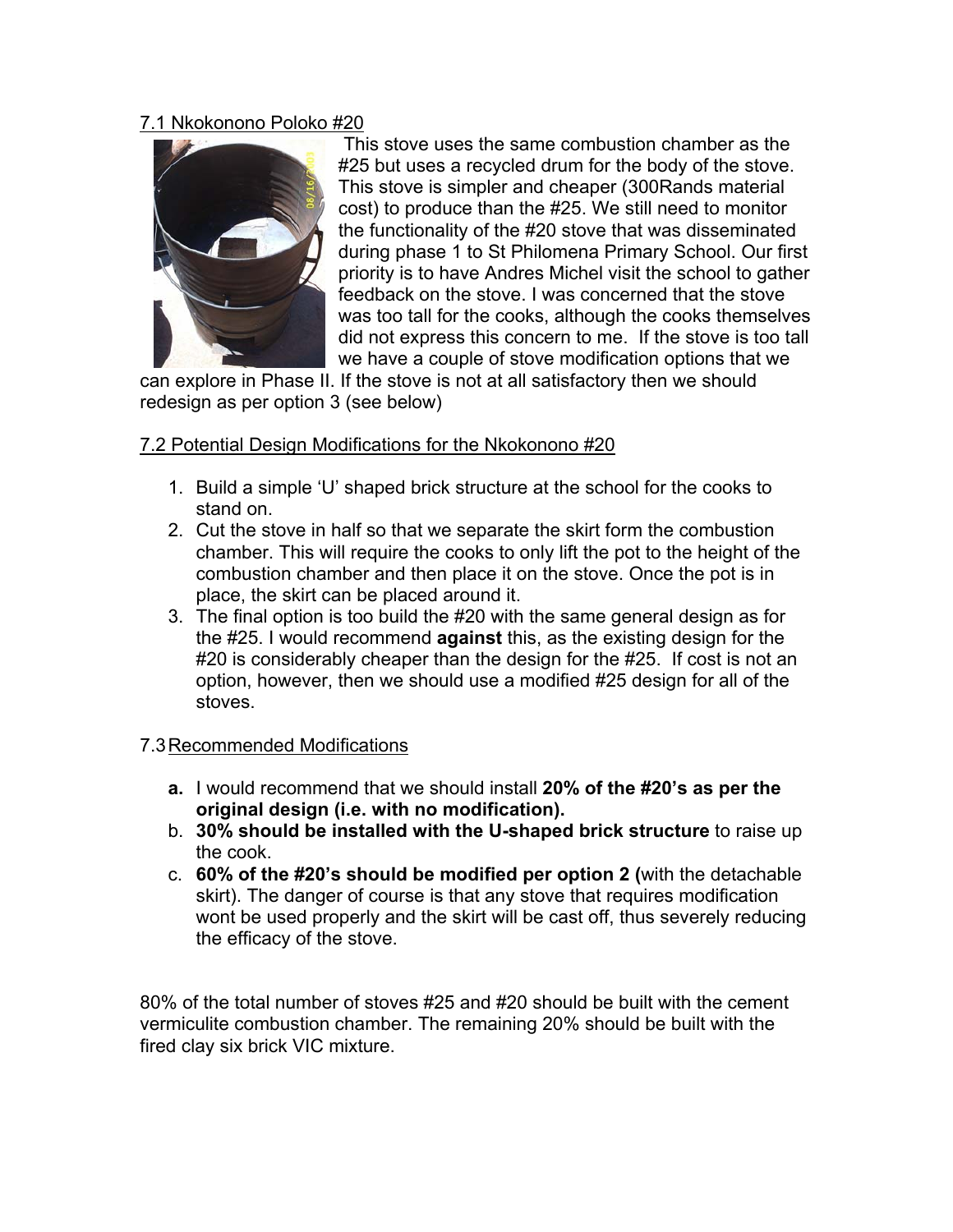## 8.0 WFP SFP No Food Without Fuel Project



Through meetings with WFP, 2 schools were selected for the installation of an improved stove: Sebiting Primary and St Philomena Primary. At the end of Sept we visited these schools to asses their cooking practices and fuel consumption patterns.

## 8.1 Sebiting Primary School

Sebiting Primary has 162 students. Of these, 97, or a little more than half, are FPE students. The FPE students have their basic school necessities (including fuel for cooking) paid for by the Government whereas the upper grades (5,6,7,) must pay for their basic school necessities. The school uses 3 cartloads per

week, but FPE only pays for wood every other week because the chief provides the wood for free on every second week for the upper grades. In other words, every two weeks the school uses 6 cartloads of wood but only pays for 3 (@50ands per cart load). Taking into consideration the chiefs donation, the **total average fuelwood cost for Sebiting Primary is 75 Rand**. The 97 FPE Students receive .70Maluti per day for food. This gives a total food budget for the week of 339Rands . **This means that fuelwood expenditures for cooking account for more than 20% of the FPE**. Assuming the Nkokonono provides a modest 50% savings (which it already has already been documented at ST Philomena Primary) in fuelwood costs then the stove would pay for itself in approx 26 weeks.

Two pots are used each day. One #25 pot in the morning (for porridge) and two pots (#25 pot for pap and a #20 for pulses) for lunch. One fire is made under each pot.

### 8.2 St Philomena Primary

St Philomena Primary school has 278 students, 138 of whom are FPE. They use 2 cartloads (@50 Rand per cartload) of wood per week. None of the wood is donated so they must pay 100R for wood each week. Their cooking budget is 483Rand, which means that, as with Sebiting Primary, over 20% of their budget is spent on firewood

They typically use three pots per day: one cast iron # 20 for porridge at breakfast and three pots for lunch (two #25 for pap and one #20 for pulses).

What is interesting when comparing the fuel consumption figures for these two schools is that even though St Philomena has more students **they appear to use less wood**. This could be due to their cooking styles. At St Philomena for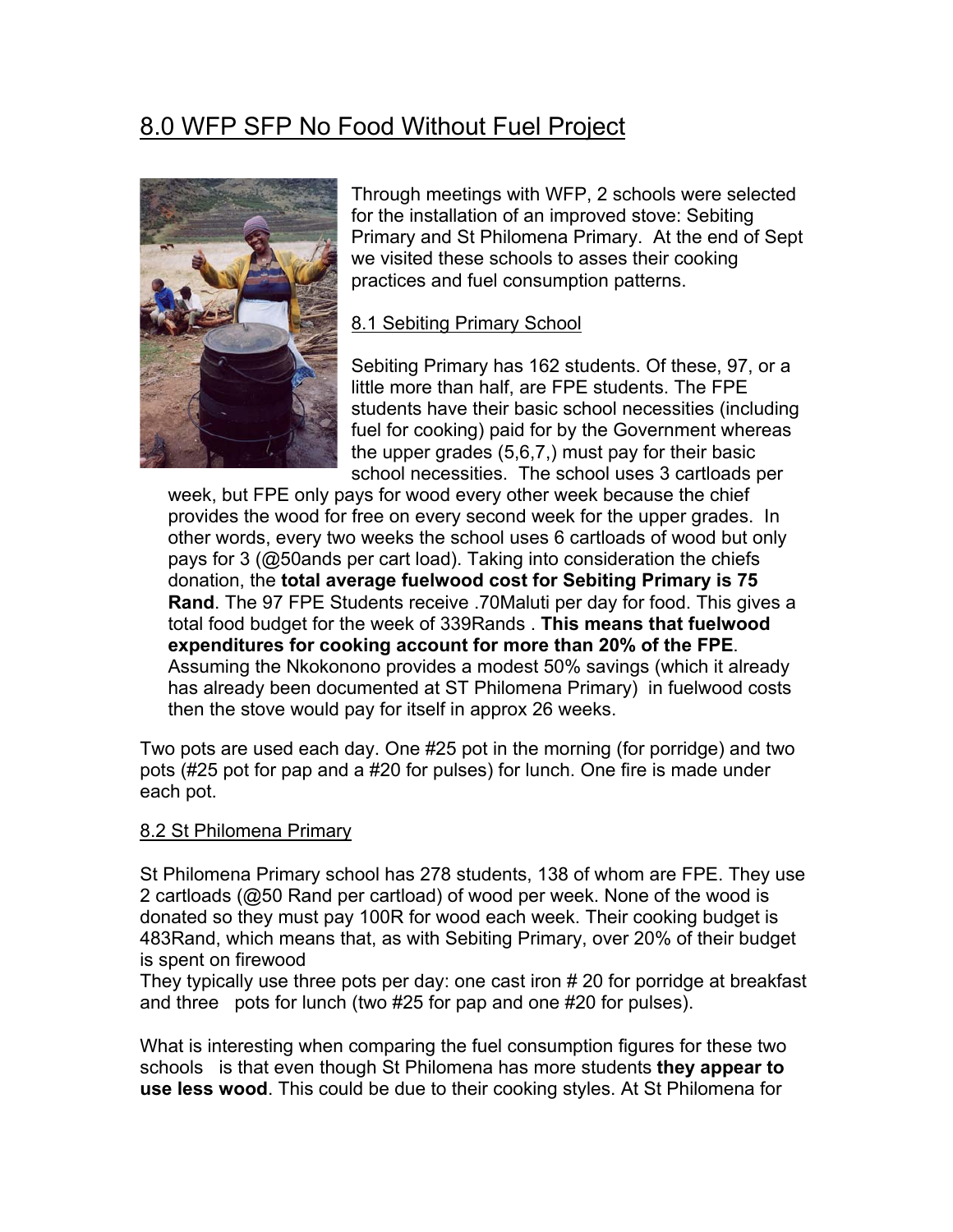each meal one large fire is made around which all of the cooking pots are placed instead of individual fire under each pot as is practiced at Sebiting. This fuelwood conservation cooking technique could be due to the fast that St Philomena pays for all of its wood whereas Sebiting only pays for half.

 Of course the difference in consumption could also be a result of some error caused by variable cartload size, under or over reporting, or some other variable that we haven't yet realized. I also just received an email from WFP saying that, according to their data, St Philomena traditionally used 50Rands worth of fuel wood each week, or half of what my survey said. We should investigate this discrepancy.

During the school visits we talked with cooks to understand the challenges that they faced while cooking. They explained that they cooked outside because they didn't have a kitchen at the present moment. They hoped that in the future they would build one. For this reason they liked the idea of a portable stove that they could one day take inside.

They also explained that cooking was difficult during winter or when it rained. During these times it was difficult to start a fire and/or cook. On occasion they actually didn't prepare food because of extremely poor weather. The Nkokonono was designed to cook even during inclement weather and initial reports suggest that it is meeting this need.

The schools typically use small diameter wood (5-10 cm) which meant that they Nkokonono's 17 cm by17cm combustion chamber didn't require them to split the wood into smaller pieces than they were already using.

10 schools need to be selected for the initial dissemination Of 20 stoves. The first step should be to **assess the types of pots that are being used by each of the 10 schools**. We would assume that each school has one #25 potje and one #20 potje and so we need one #25 and one #20 Nkokonono stove per school. This might not be the case. For example St Philomena Primary school, where we placed two stoves during phase 1, had three pots – two #25 potjes and one #20 pot. The cooks explained that they divided the food into three pots because it cooked faster than with two. This makes sense as 3 pots have more cooking surface exposed to the fire. However, with the new stove they would probably only need to use two pots. In that case we should provide them with **two** #25 stoves. This information should be captured in the initial assessment performed by Andres Michel: how many pots are used and why, and, if they were given two stoves, would it be sufficient to meet their cooking needs. We want to avoid, if possible, a situation where they are using our stoves but continue to build an open fire to meet their cooking needs.

#### 8.3 The way forward with dissemination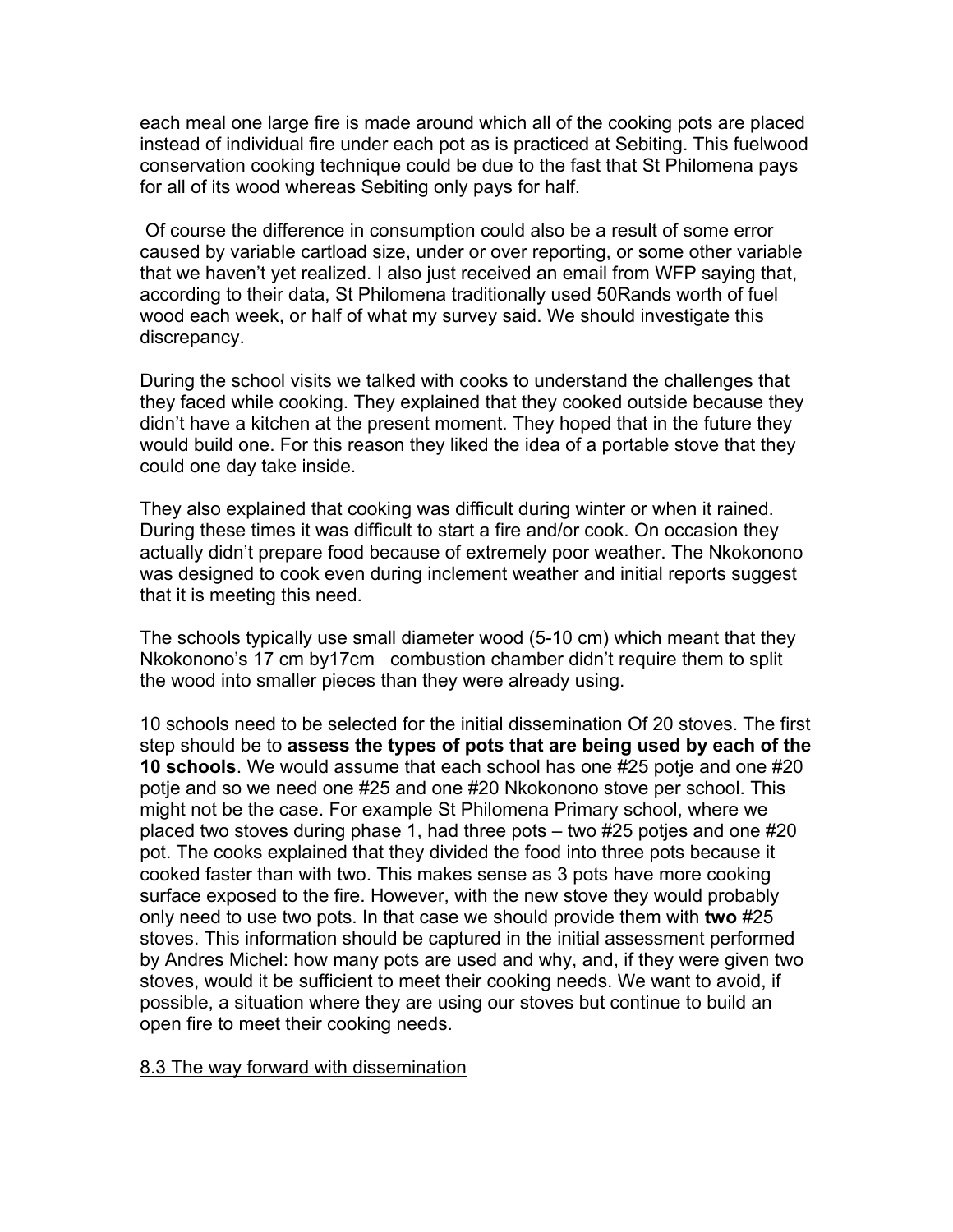How to distribute the stove via WFP?

## **Option 1**

## • **Full subsidy from WFP.**

The stoves would be purchased through a partnership with an international partner i.e. Government of Japan.

This approach has typical drawbacks that are associated with donor gifts (e.g. gifts develop a dependency and are often devalued by the user). While I think this is true in terms of the household stove market I think there are important differences in the school/institutional market. For example, the cooking pots are presently donated by WFP and I am not aware of a problem with the pots being underutilized because they were received as a gift. And, unlike the subsidization of food through the WFP, there is no danger of undermining or destabilizing the local stove market; on the contrary, it will augment it. The purchase of 1000 stoves will create seed money to create a commercial non-subsidized stove business that can sell household/institutional stoves and ovens.

## **Option 2**

- **The ministry of education pays for all or part of the stoves**
- Because the Ministry of Education supports the FPE it would seem sensical that they would be eager to support the stove program. However, at this point, they support school feeding with a .70 Maluti per day subsidy. If they were to purchase the stoves they would have to reduce the .70 Maluti that is presently paid to the school's cooks. This, and the lack of interest so far demonstrated by the Ministry of Education, suggest that this approach will not be fruitful

## **Option 3**

• **The school cooks purchase the stoves outright or through a microcredit/layby plan** These women have a strong economic incentive to reduce wood consumption as wood purchases come directly out of their cooking budget. They are presently given a fixed payment of .70Maluti for FPE student in the highlands. Of the two schools that we worked with approximately 20% of their cooking budget was used for firewood. So fire wood savings could pay for the stove in approx 20-26 weeks

The .70 Maluti FPE subsidy is increased to 2 Maluti in the lowlands. **It should be noted that many cooks use Kerosene, LPG and/or electricity in the Lowlands, so marketing the stove in these regions might be counterproductive to our stated goal of BEC.** As it stands in the WFP/ProBEC action plan, 5 schools are going to be chosen form the Lowland area**.** I would recommend against this. **All of the 10 stoves should be placed in the highlands**. If ProBEC feels that stoves must be placed in the lowlands then we must be sure that the chosen schools are entirely reliant on biomass for the cooking .